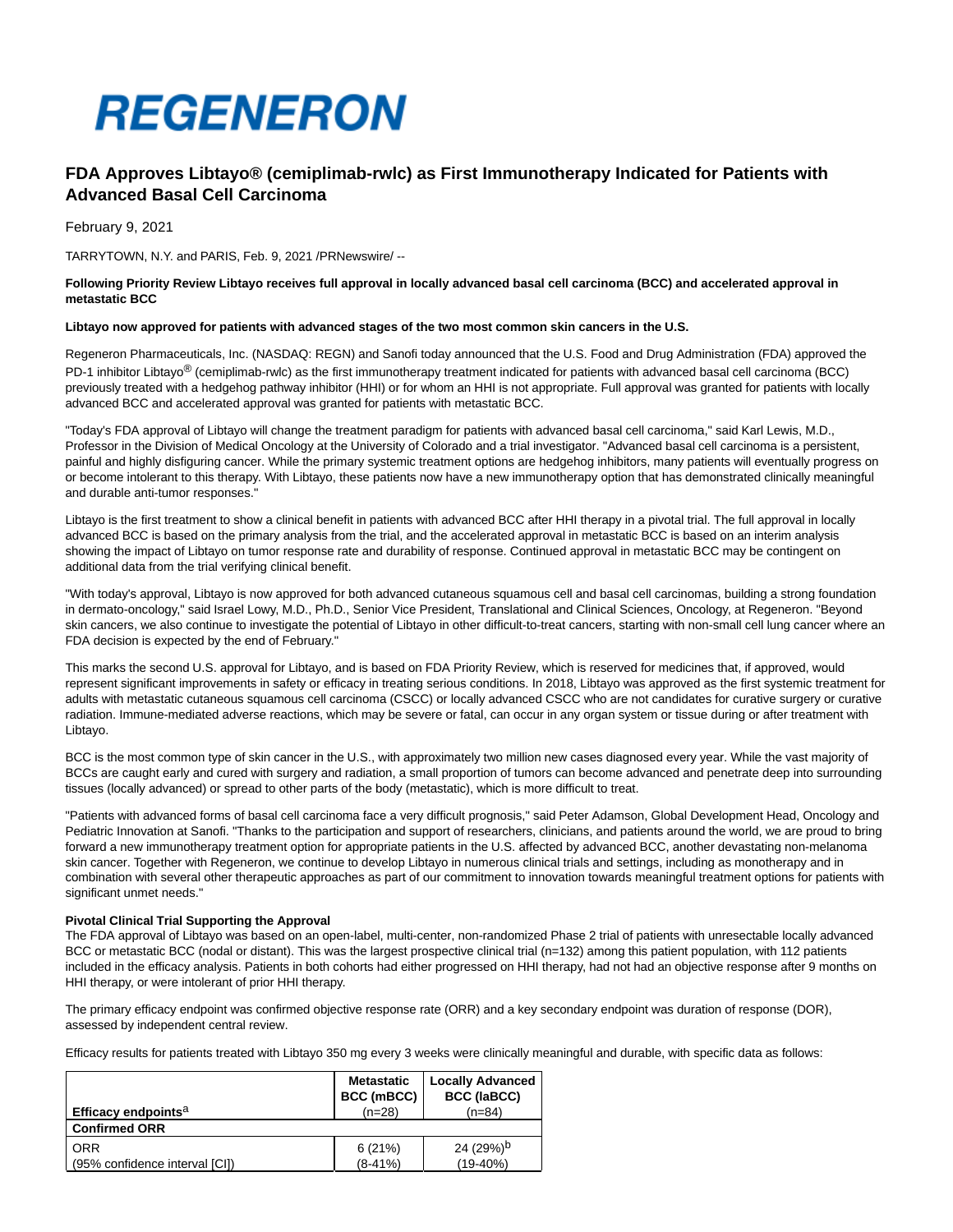| Complete response (CR)                            | $0(0\%)$    | 5(6%)       |
|---------------------------------------------------|-------------|-------------|
| Partial response (PR)                             | 6(21%)      | 19 (23%)    |
| <b>DOR</b>                                        |             |             |
|                                                   | Not reached | Not reached |
| Median DOR in months (range)                      | $(9-23+)$   | $(2-21+)$   |
| Patients with observed DOR $\geq$ 6 months, n (%) | $6(100\%)$  | 19 (79%)    |

+ Denotes ongoing at last assessment

a Median duration of follow up: mBCC 9.5 months; laBCC 15.1 months

b With longer follow-up, ORR in laBCC increased to 26 patients (31%) as [reported a](https://c212.net/c/link/?t=0&l=en&o=3059798-1&h=1452879694&u=https%3A%2F%2Finvestor.regeneron.com%2Fnews-releases%2Fnews-release-details%2Fpositive-pivotal-data-libtayor-cemiplimab-monotherapy-locally&a=reported)t ESMO 2020

Among patients evaluable for safety (n=132), the most common adverse reactions reported in at least 15% of patients were fatigue (49%), musculoskeletal pain (33%), diarrhea (25%), rash (22%), pruritus (20%) and upper respiratory tract infection (15%). Serious adverse reactions occurred in 32% of patients; those occurring in at least two patients included urinary tract infection, colitis, acute kidney injury, adrenal insufficiency, anemia, infected neoplasm and somnolence. Adverse reactions resulting in permanent discontinuation occurred in 13% of patients, with the most common reactions (occurring in at least two patients) being colitis and general physical health deterioration.

## **About Libtayo**

Libtayo is a fully-human monoclonal antibody targeting the immune checkpoint receptor PD-1 on T-cells. By binding to PD-1, Libtayo has been shown to block cancer cells from using the PD-1 pathway to suppress T-cell activation.

The recommended dose of Libtayo is 350 mg administered as an intravenous infusion over 30 minutes every three weeks, until disease progression or unacceptable toxicity. Libtayo is available as a single-dose 350 mg vial. No PD-L1 or tumor mutational burden (TMB) testing is required before starting treatment with Libtayo for advanced BCC.

In the U.S., the generic name for Libtayo in its approved indications is cemiplimab-rwlc, with rwlc as the suffix designated in accordance with Nonproprietary Naming of Biological Products Guidance for Industry issued by the FDA. Outside of the U.S., the generic name for Libtayo in its approved indication is cemiplimab.

Libtayo was invented using Regeneron's *VelocImmune®* technology that utilizes a proprietary genetically-engineered mouse platform endowed with a genetically-humanized immune system to produce optimized fully-human antibodies. VelocImmune technology has also been used to create multiple antibodies including Dupixent<sup>®</sup> (dupilumab), Praluent<sup>®</sup> (alirocumab), Kevzara® (sarilumab), Inmazeb™ (atoltivimab, maftivimab, and odesivimab-ebgn) and Regeneron's antibody cocktail for COVID-19, which wa[s recently g](https://c212.net/c/link/?t=0&l=en&o=3059798-1&h=3123133747&u=https%3A%2F%2Finvestor.regeneron.com%2Fnews-releases%2Fnews-release-details%2Fregenerons-regen-cov2-first-antibody-cocktail-covid-19-receive&a=recently)ranted Emergency Use Authorization (EUA) in the U.S.

## **About the Libtayo Development Program**

Libtayo is currently under Priority Review by the FDA for advanced non-small cell lung cancer with ≥50% PD-L1 expression, with a target action date of February 28, 2021. The European Medicines Agency (EMA) is assessing Libtayo in both advanced NSCLC with ≥50% PD-L1 expression and locally advanced BCC following treatment with a hedgehog inhibitor, and decisions from the European Commission are expected in mid-2021.

The extensive clinical program for Libtayo is focused on difficult-to-treat cancers. In skin cancer, this includes trials in adjuvant and neoadjuvant CSCC. Libtayo is also being investigated in pivotal trials in NSCLC (in combination with chemotherapy) and cervical cancer, as well as in trials combining Libtayo with either conventional or novel therapeutic approaches for both solid tumors and blood cancers. These potential uses are investigational, and their safety and efficacy have not been evaluated by any regulatory authority.

Libtayo is being jointly developed by Regeneron and Sanofi under a global collaboration agreement.

# **IMPORTANT SAFETY INFORMATION AND INDICATION FOR U.S. PATIENTS**

## **What is LIBTAYO?**

LIBTAYO is a prescription medicine used to treat people with a type of skin cancer called cutaneous squamous cell carcinoma (CSCC) that has spread or cannot be cured by surgery or radiation.

LIBTAYO is a prescription medicine used to treat people with a type of skin cancer called basal cell carcinoma that cannot be removed by surgery (locally advanced BCC) and have received treatment with a hedgehog pathway inhibitor (HHI), or cannot receive treatment with a HHI.

LIBTAYO is a prescription medicine used to treat people with a type of skin cancer called basal cell carcinoma that has spread (metastatic BCC) and have received treatment with a hedgehog pathway inhibitor (HHI), or cannot receive treatment with a HHI. This use is approved based on how many patients responded to treatment and how long they responded. Studies are ongoing to provide additional information about clinical benefit.

It is not known if LIBTAYO is safe and effective in children.

# **What is the most important information I should know about LIBTAYO?**

LIBTAYO is a medicine that may treat certain types of skin cancer by working with your immune system. LIBTAYO can cause your immune system to attack normal organs and tissues in any area of your body and can affect the way they work. These problems can sometimes become severe or life-threatening and can lead to death. You can have more than one of these problems at the same time. These problems may happen anytime during treatment or even after your treatment has ended.

# **Call or see your healthcare provider right away if you develop any new or worsening signs or symptoms, including:**

- **Lung problems:** cough, shortness of breath, or chest pain
- **Intestinal problems**: diarrhea (loose stools) or more frequent bowel movements than usual, stools that are black, tarry, sticky or have blood or mucus, or severe stomach-area (abdomen) pain or tenderness
- **Liver problems**: yellowing of your skin or the whites of your eyes, severe nausea or vomiting, pain on the right side of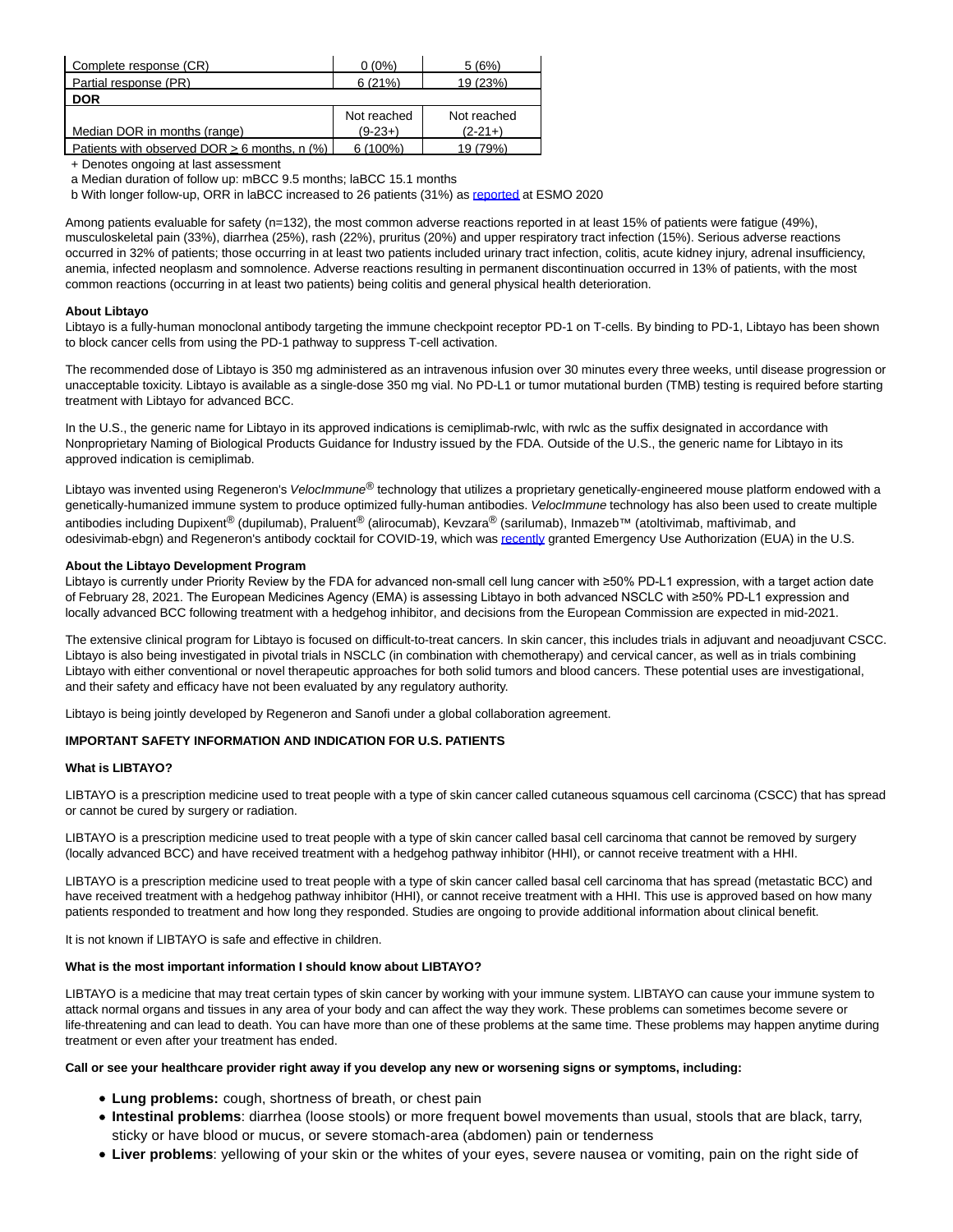your stomach area (abdomen), dark urine (tea colored), or bleeding or bruising more easily than normal

- **Hormone gland problems**: headache that will not go away or unusual headaches, eye sensitivity to light, eye problems, rapid heartbeat, increased sweating, extreme tiredness, weight gain or weight loss, feeling more hungry or thirsty than usual, urinating more often than usual, hair loss, feeling cold, constipation, your voice gets deeper, dizziness or fainting, or changes in mood or behavior, such as decreased sex drive, irritability, or forgetfulness
- **Kidney problems**: decrease in your amount of urine, blood in your urine, swelling of your ankles, or loss of appetite
- **Skin problems**: rash, itching, skin blistering or peeling, painful sores or ulcers in mouth or nose, throat, or genital area, fever or flu-like symptoms, or swollen lymph nodes
- **Problems can also happen in other organs and tissues. These are not all of the signs and symptoms of immune system problems that can happen with LIBTAYO. Call or see your healthcare provider right away for any new or worsening signs or symptoms, which may include:** chest pain, irregular heartbeat, shortness of breath or swelling of ankles, confusion, sleepiness, memory problems, changes in mood or behavior, stiff neck, balance problems, tingling or numbness of the arms or legs, double vision, blurry vision, sensitivity to light, eye pain, changes in eyesight, persistent or severe muscle pain or weakness, muscle cramps, low red blood cells, or bruising
- **Infusion reactions that can sometimes be severe.** Signs and symptoms of infusion reactions may include: chills or shaking, itching or rash, flushing, shortness of breath or wheezing, dizziness, feel like passing out, fever, back or neck pain, or facial swelling.
- **Rejection of a transplanted organ.** Your healthcare provider should tell you what signs and symptoms you should report and monitor you, depending on the type of organ transplant that you have had.
- **Complications, including graft-versus-host disease (GVHD), in people who have received a bone marrow (stem cell) transplant that uses donor stem cells (allogeneic).** These complications can be serious and can lead to death. These complications may happen if you underwent transplantation either before or after being treated with LIBTAYO. Your healthcare provider will monitor you for these complications.

Getting medical treatment right away may help keep these problems from becoming more serious. Your healthcare provider will check you for these problems during your treatment with LIBTAYO. Your healthcare provider may treat you with corticosteroid or hormone replacement medicines. Your healthcare provider may also need to delay or completely stop treatment with LIBTAYO if you have severe side effects.

## **Before you receive LIBTAYO, tell your healthcare provider about all your medical conditions, including if you:**

- -- have immune system problems such as Crohn's disease, ulcerative colitis, or lupus
- -- have received an organ transplant
- -- have received or plan to receive a stem cell transplant that uses donor stem cells (allogeneic)
- -- have a condition that affects your nervous system, such as myasthenia gravis or Guillain-Barré syndrome
- -- are pregnant or plan to become pregnant. LIBTAYO can harm your unborn baby

#### **Females who are able to become pregnant:**

- Your healthcare provider will give you a pregnancy test before you start treatment.
- You should use an effective method of birth control during your treatment and for at least 4 months after your last dose of LIBTAYO. Talk with your healthcare provider about birth control methods that you can use during this time.
- Tell your healthcare provider right away if you become pregnant or think you may be pregnant during treatment with LIBTAYO.

-- are breastfeeding or plan to breastfeed. It is not known if LIBTAYO passes into your breast milk. Do not breastfeed during treatment and for at least 4 months after the last dose of LIBTAYO.

**Tell your healthcare provider about all the medicines you take,** including prescription and over- the-counter medicines, vitamins, and herbal supplements.

The most common side effects of LIBTAYO include tiredness, rash, diarrhea, muscle or bone pain, nausea, and itching. These are not all the possible side effects of LIBTAYO. Call your doctor for medical advice about side effects. You may report side effects to FDA at 1-800-FDA-1088. You may also report side effects to Regeneron Pharmaceuticals and Sanofi at 1-877-542-8296.

## **Please see accompanying full [Prescribing Information,](https://c212.net/c/link/?t=0&l=en&o=3059798-1&h=557519251&u=https%3A%2F%2Fwww.regeneron.com%2Fsites%2Fdefault%2Ffiles%2FLibtayo_FPI.pdf&a=Prescribing+Information) including [Medication Guide.](https://c212.net/c/link/?t=0&l=en&o=3059798-1&h=829101075&u=https%3A%2F%2Fwww.regeneron.com%2Fsites%2Fdefault%2Ffiles%2Fx1216(3)a.pdf&a=Medication+Guide)**

## **About Regeneron Pharmaceuticals, Inc.**

Regeneron (NASDAQ: REGN) is a leading biotechnology company that invents life-transforming medicines for people with serious diseases. Founded and led for over 30 years by physician-scientists, our unique ability to repeatedly and consistently translate science into medicine has led to eight FDA-approved treatments and numerous product candidates in development, almost all of which were homegrown in our laboratories. Our medicines and pipeline are designed to help patients with eye diseases, allergic and inflammatory diseases, cancer, cardiovascular and metabolic diseases, pain, infectious diseases and rare diseases.

Regeneron is accelerating and improving the traditional drug development process through our proprietary VelociSuite® technologies, such as VelocImmune which uses unique genetically-humanized mice to produce optimized fully-human antibodies and bispecific antibodies, and through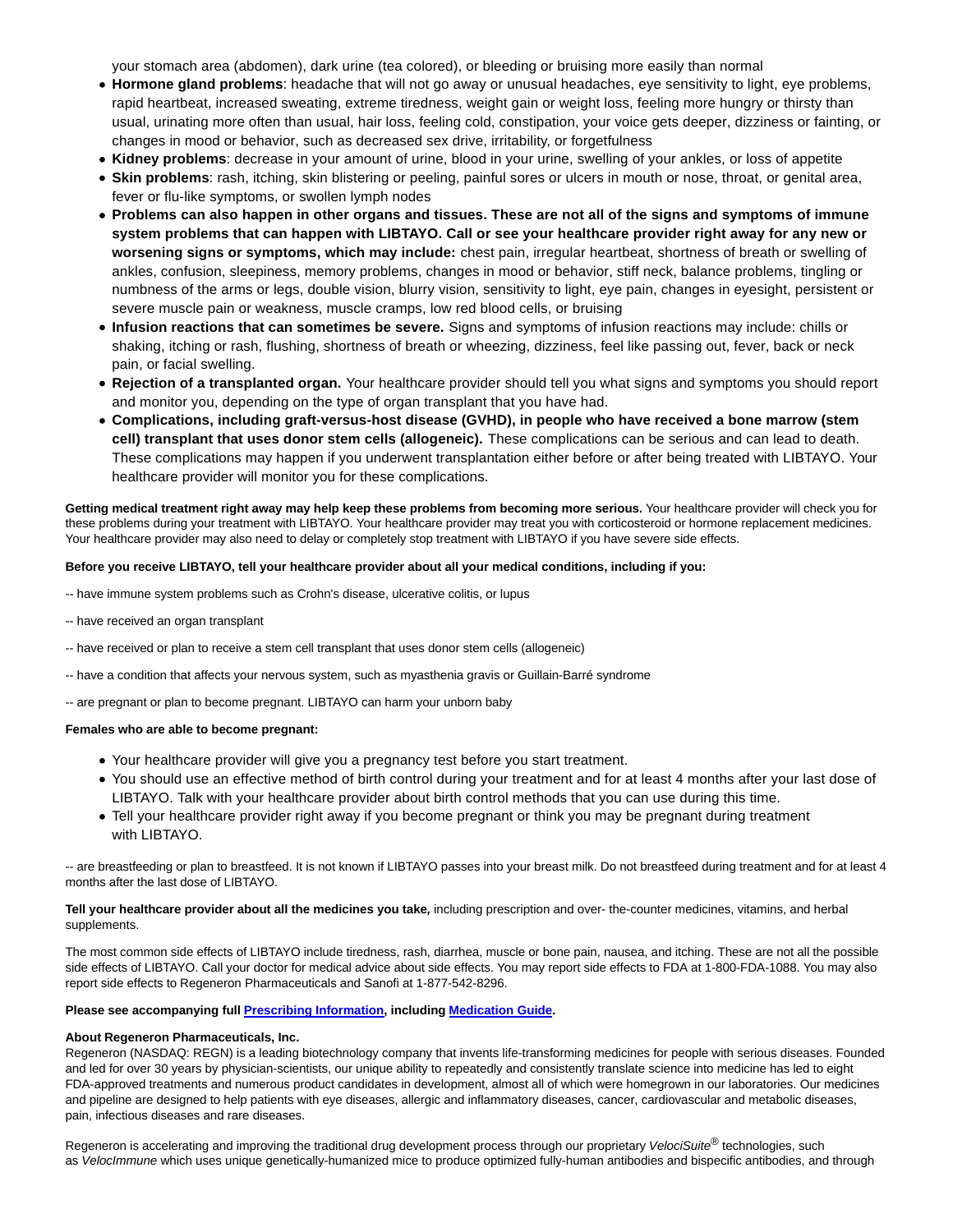ambitious research initiatives such as the Regeneron Genetics Center, which is conducting one of the largest genetics sequencing efforts in the world.

For additional information about the company, please visi[t www.regeneron.com o](https://c212.net/c/link/?t=0&l=en&o=3059798-1&h=2918614759&u=http%3A%2F%2Fwww.regeneron.com%2F&a=www.regeneron.com)r follow @Regeneron on Twitter.

#### **About Sanofi**

Sanofi is dedicated to supporting people through their health challenges. We are a global biopharmaceutical company focused on human health. We prevent illness with vaccines, provide innovative treatments to fight pain and ease suffering. We stand by the few who suffer from rare diseases and the millions with long-term chronic conditions.

With more than 100,000 people in 100 countries, Sanofi is transforming scientific innovation into healthcare solutions around the globe.

## Sanofi, Empowering Life

## **Regeneron Forward-Looking Statements and Use of Digital Media**

This press release includes forward-looking statements that involve risks and uncertainties relating to future events and the future performance of Regeneron Pharmaceuticals, Inc. ("Regeneron" or the "Company"), and actual events or results may differ materially from these forward-looking statements. Words such as "anticipate," "expect," "intend," "plan," "believe," "seek," "estimate," variations of such words, and similar expressions are intended to identify such forward-looking statements, although not all forward-looking statements contain these identifying words. These statements concern, and these risks and uncertainties include, among others, the impact of SARS-CoV-2 (the virus that has caused the COVID-19 pandemic) on Regeneron's business and its employees, collaborators, and suppliers and other third parties on which Regeneron relies, Regeneron's and its collaborators' ability to continue to conduct research and clinical programs, Regeneron's ability to manage its supply chain, net product sales of products marketed or otherwise commercialized by Regeneron and/or its collaborators (collectively, "Regeneron's Products"), and the global economy; the nature, timing, and possible success and therapeutic applications of Regeneron's Products and product candidates being developed by Regeneron and/or its collaborators (collectively, "Regeneron's Product Candidates") and research and clinical programs now underway or planned, including without limitation Libtayo<sup>®</sup> (cemiplimab) for the treatment of locally advanced or metastatic basal cell carcinoma; uncertainty of market acceptance and commercial success of Regeneron's Products and Regeneron's Product Candidates and the impact of studies (whether conducted by Regeneron or others and whether mandated or voluntary), including the studies discussed or referenced in this press release, on the commercial success of Regeneron's Products (such as Libtayo) and Regeneron's Product Candidates; the likelihood, timing, and scope of possible regulatory approval and commercial launch of Regeneron's Product Candidates and new indications for Regeneron's Products, such as Libtayo for the treatment of locally advanced or metastatic non-small cell lung cancer, adjuvant and neoadjuvant cutaneous squamous cell carcinoma, and cervical cancer (as well as in combination with either conventional or novel therapeutic approaches for both solid tumors and blood cancers); safety issues resulting from the administration of Regeneron's Products (such as Libtayo) and Regeneron's Product Candidates in patients, including serious complications or side effects in connection with the use of Regeneron's Products and Regeneron's Product Candidates in clinical trials; determinations by regulatory and administrative governmental authorities which may delay or restrict Regeneron's ability to continue to develop or commercialize Regeneron's Products and Regeneron's Product Candidates; ongoing regulatory obligations and oversight impacting Regeneron's Products, research and clinical programs, and business, including those relating to patient privacy; the availability and extent of reimbursement of Regeneron's Products from third-party payers, including private payer healthcare and insurance programs, health maintenance organizations, pharmacy benefit management companies, and government programs such as Medicare and Medicaid; coverage and reimbursement determinations by such payers and new policies and procedures adopted by such payers; competing drugs and product candidates that may be superior to, or more cost effective than, Regeneron's Products and Regeneron's Product Candidates; the extent to which the results from the research and development programs conducted by Regeneron and/or its collaborators may be replicated in other studies and/or lead to advancement of product candidates to clinical trials, therapeutic applications, or regulatory approval; the ability of Regeneron to manufacture and manage supply chains for multiple products and product candidates; the ability of Regeneron's collaborators, suppliers, or other third parties (as applicable) to perform manufacturing, filling, finishing, packaging, labeling, distribution, and other steps related to Regeneron's Products and Regeneron's Product Candidates; unanticipated expenses; the costs of developing, producing, and selling products; the ability of Regeneron to meet any of its financial projections or guidance and changes to the assumptions underlying those projections or guidance; the potential for any license, collaboration, or supply agreement, including Regeneron's agreements with Sanofi, Bayer, and Teva Pharmaceutical Industries Ltd. (or their respective affiliated companies, as applicable), to be cancelled or terminated; and risks associated with intellectual property of other parties and pending or future litigation relating thereto (including without limitation the patent litigation and other related proceedings relating to EYLEA<sup>®</sup> (aflibercept) Injection, Dupixent<sup>®</sup> (dupilumab), Praluent<sup>®</sup> (alirocumab), and REGEN-COV<sup>TM</sup> (casirivimab and imdevimab)), other litigation and other proceedings and government investigations relating to the Company and/or its operations, the ultimate outcome of any such proceedings and investigations, and the impact any of the foregoing may have on Regeneron's business, prospects, operating results, and financial condition. A more complete description of these and other material risks can be found in Regeneron's filings with the U.S. Securities and Exchange Commission, including its Form 10-K for the year ended December 31, 2020. Any forward-looking statements are made based on management's current beliefs and judgment, and the reader is cautioned not to rely on any forward-looking statements made by Regeneron. Regeneron does not undertake any obligation to update (publicly or otherwise) any forward-looking statement, including without limitation any financial projection or guidance, whether as a result of new information, future events, or otherwise.

Regeneron uses its media and investor relations website and social media outlets to publish important information about the Company, including information that may be deemed material to investors. Financial and other information about Regeneron is routinely posted and is accessible on Regeneron's media and investor relations website [\(http://newsroom.regeneron.com\)](http://newsroom.regeneron.com/) and its Twitter feed [\(http://twitter.com/regeneron\).](https://c212.net/c/link/?t=0&l=en&o=3059798-1&h=1680151149&u=http%3A%2F%2Ftwitter.com%2Fregeneron&a=http%3A%2F%2Ftwitter.com%2Fregeneron)

#### **Sanofi Forward-Looking Statements**

This press release contains forward-looking statements as defined in the Private Securities Litigation Reform Act of 1995, as amended. Forwardlooking statements are statements that are not historical facts. These statements include projections and estimates and their underlying assumptions, statements regarding plans, objectives, intentions and expectations with respect to future financial results, events, operations, services, product development and potential, and statements regarding future performance. Forward-looking statements are generally identified by the words "expects", "anticipates", "believes", "intends", "estimates", "plans" and similar expressions. Although Sanofi's management believes that the expectations reflected in such forward-looking statements are reasonable, investors are cautioned that forward-looking information and statements are subject to various risks and uncertainties, many of which are difficult to predict and generally beyond the control of Sanofi, that could cause actual results and developments to differ materially from those expressed in, or implied or projected by, the forward-looking information and statements. These risks and uncertainties include among other things, the uncertainties inherent in research and development, future clinical data and analysis, including post marketing, decisions by regulatory authorities, such as the FDA or the EMA, regarding whether and when to approve any drug, device or biological application that may be filed for any such product candidates as well as their decisions regarding labelling and other matters that could affect the